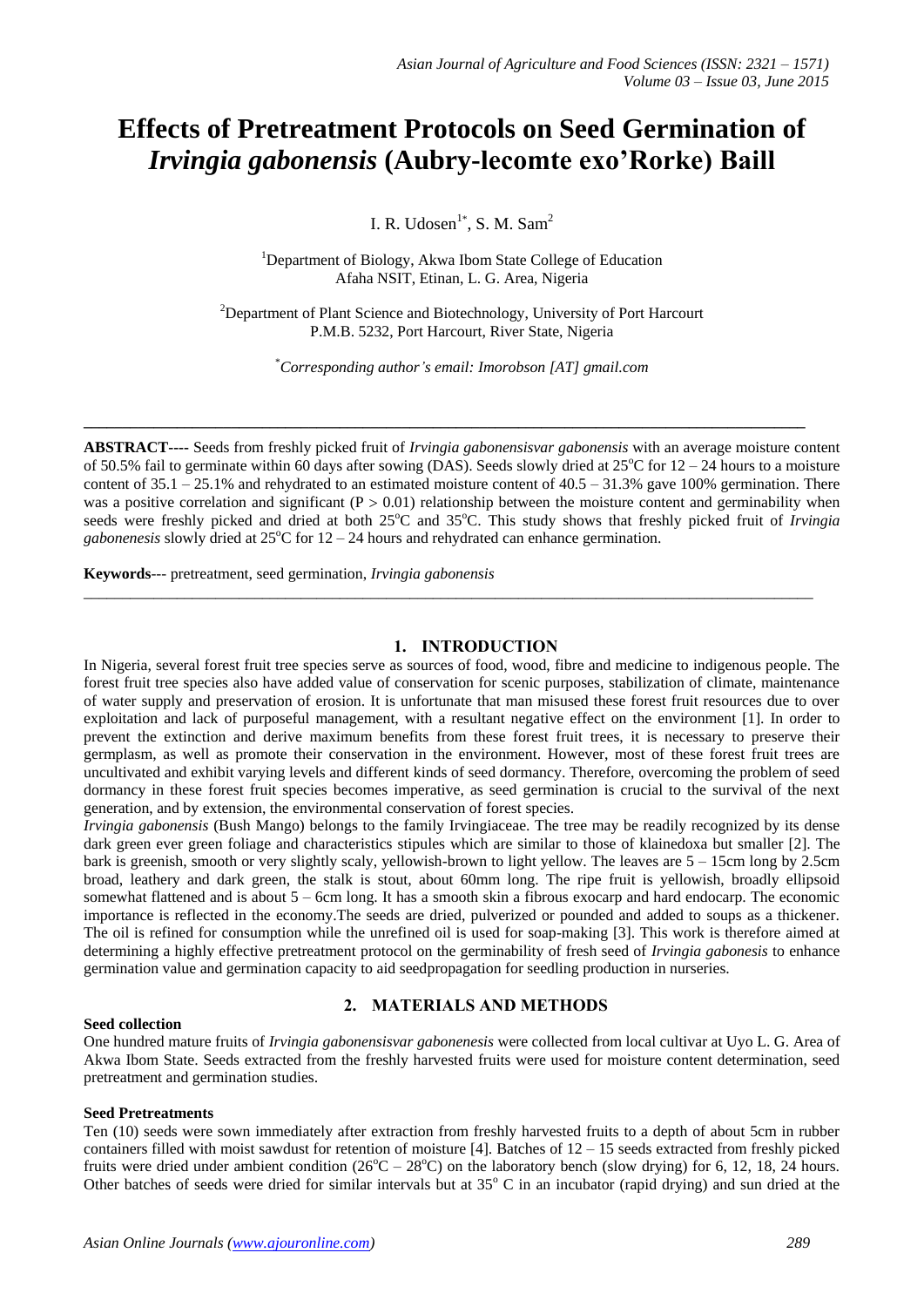temperature of  $28^{\circ}$ C –  $48^{\circ}$ C. Moisture content of dehydrated seeds was determined and ten seeds from each batch were sown directly. Another batch were rehydrated (steeping in water for 24 hours) before sowing [5]

#### **Germination Studies**

Germination studies were carried out in the botanical garden of the Akwa Ibom State College of Education, Afaha Nsit using rubber containers containing freshly collected moist sawdust. The medium was drenched several times with water 24 hours before seeds were sown in order to minimize substrate contamination of the germinating seeds. The rubber containers were arranged in randomized complete block design with five replicates. Emergence of radicle through the seed coat by more than 2mm was used as index for germination of whole seeds. The number of germinated seeds were recorded daily. The seeds were watered daily during the germination period.All data were subjected to an analysis of variance and the standard error of means were compared. Linear correlation and regression analysis were also carried out in order to ascertain the level of relationship between germinability and the moisture content level.

#### **3. RESULTS AND DISCUSSION**

Seeds from freshly picked fruits of *Irvingia gabonensis var garbonensis* with an average moisture content of 50.5% failed to germinate within 60 days after sowing (DAS). Seeds slowly dried at  $25^{\circ}$ C for12- 24 hours without rehydration had 40% maximum percentage germination while seeds slowly dried at  $25^{\circ}$ C for 24 hours and rehydrated had 100% germination (Figure 1). Seeds rapidly dried at  $35^{\circ}$ C for 24 hours without rehydration had maximum percentage germination of 60% while seeds rapidly dried at 35% within the same hours but rehydrated had 80% maximum germination (Figure 2). There was a positive correlation and significant ( $P > 0.01$ ) relationship between the moisture content and germinability when seeds were freshly picked and dried at both  $25^{\circ}$ C and  $35^{\circ}$ C.

Freshly collected seeds of *Irvingia gabonensis var gabonensis* failed to germinate at 60 DAS. Some seeds which shed at high moisture content i.e at moisture content above 30% have the tendency to germinate immediately precucious and post sheding germination in such seeds can be checked by the interaction of several factors including high content of endogenous inhibitors (abscissic acid), hard seed coat and embryo development [4][6][7]. The low mean percentage germination recorded in *Irvingia gabonensis var gabonensis* when seeds were not rehydrated could be due to the recalcitrant nature of the seed which unlike orthodox seeds do not conform with the rule of increasing longevity with fall in temperature and moisture contents [4]. The enhancing effects of rehydration after drying on germination may be due to the stimulating effect of rehydration on germination, which may be related to enzyme activities. Drying and rehydration may also cause cracking or soften of the hard coat. This probably explains why local farmers leave the fruits for several weeks under cool shade to decompose and dry out before sowing [8]. However, rehydration after drying may enhance leaching of inhibitors [4].